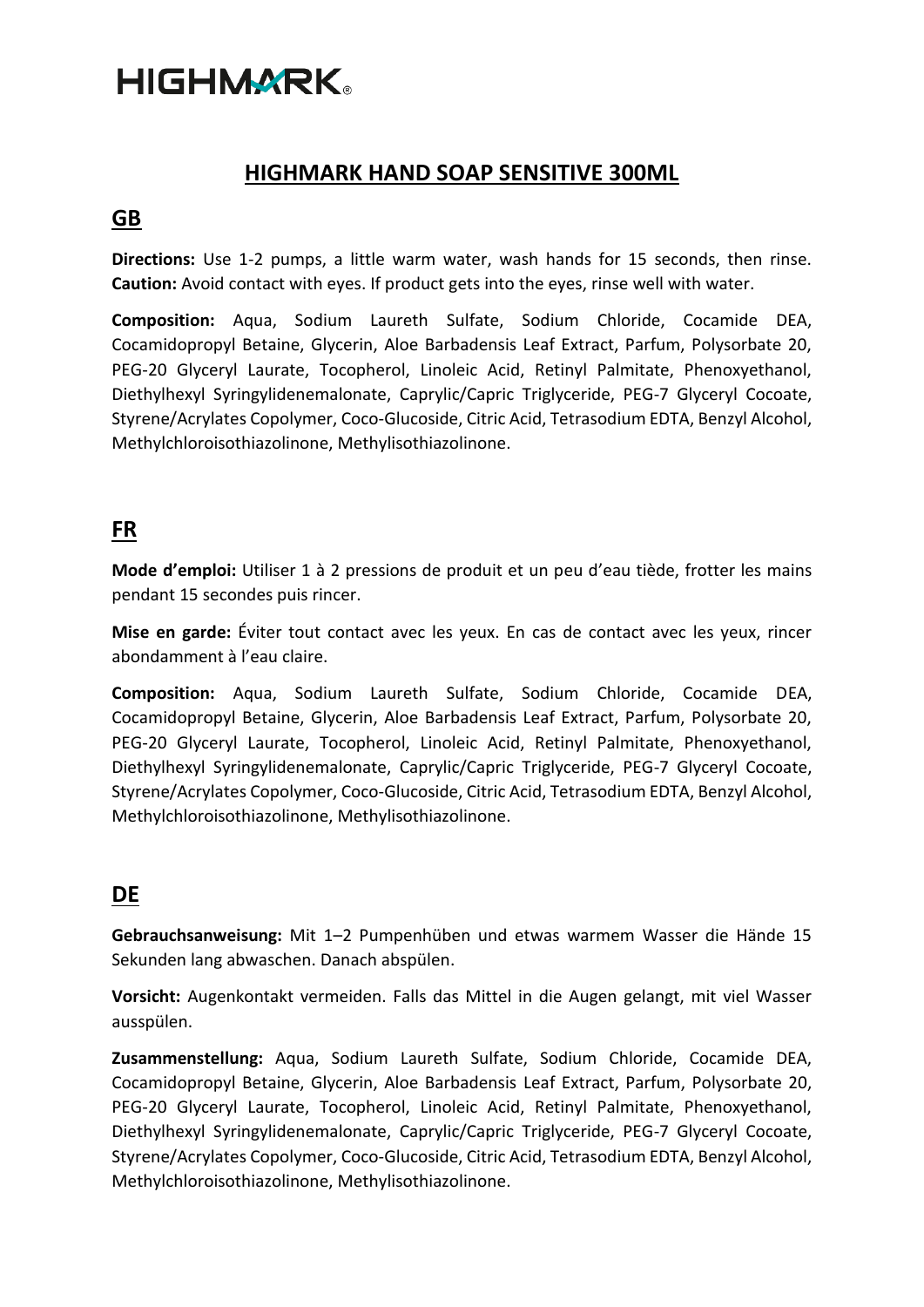# **HIGHMARK**

### **ES**

**Instrucciones:** Utilizar 1 a 2 bombeos, un poco de agua cálida, lavar las manos durante 15 minutos y después aclarar.

**Precaución:** Evitar el contacto con los ojos. Si el producto entra en contacto con los ojos, aclarar bien con agua.

**Composición:** Aqua, Sodium Laureth Sulfate, Sodium Chloride, Cocamide DEA, Cocamidopropyl Betaine, Glycerin, Aloe Barbadensis Leaf Extract, Parfum, Polysorbate 20, PEG-20 Glyceryl Laurate, Tocopherol, Linoleic Acid, Retinyl Palmitate, Phenoxyethanol, Diethylhexyl Syringylidenemalonate, Caprylic/Capric Triglyceride, PEG-7 Glyceryl Cocoate, Styrene/Acrylates Copolymer, Coco-Glucoside, Citric Acid, Tetrasodium EDTA, Benzyl Alcohol, Methylchloroisothiazolinone, Methylisothiazolinone.

#### **NL**

**Richtingen:** Gebruik 1-2 pompen, een beetje warm water, was de handen gedurende 15 seconden en spoel daarna af.

**Voorzichtigheid:** Vermijd contact met de ogen. Als het product in de ogen komt, spoel goed met water.

**Samenstelling:** Aqua, Sodium Laureth Sulfate, Sodium Chloride, Cocamide DEA, Cocamidopropyl Betaine, Glycerin, Aloe Barbadensis Leaf Extract, Parfum, Polysorbate 20, PEG-20 Glyceryl Laurate, Tocopherol, Linoleic Acid, Retinyl Palmitate, Phenoxyethanol, Diethylhexyl Syringylidenemalonate, Caprylic/Capric Triglyceride, PEG-7 Glyceryl Cocoate, Styrene/Acrylates Copolymer, Coco-Glucoside, Citric Acid, Tetrasodium EDTA, Benzyl Alcohol, Methylchloroisothiazolinone, Methylisothiazolinone.

### **IT**

**Indicazioni:** applicare 1-2 erogazioni di sapone, acqua calda e lavare le mani per 15 secondi, infine risciacquare.

**Attenzione:** evitare il contatto con gli occhi. Se il prodotto viene a contatto con gli occhi, risciacquarli con cura.

**Composizione:** Aqua, Sodium Laureth Sulfate, Sodium Chloride, Cocamide DEA, Cocamidopropyl Betaine, Glycerin, Aloe Barbadensis Leaf Extract, Parfum, Polysorbate 20, PEG-20 Glyceryl Laurate, Tocopherol, Linoleic Acid, Retinyl Palmitate, Phenoxyethanol, Diethylhexyl Syringylidenemalonate, Caprylic/Capric Triglyceride, PEG-7 Glyceryl Cocoate, Styrene/Acrylates Copolymer, Coco-Glucoside, Citric Acid, Tetrasodium EDTA, Benzyl Alcohol, Methylchloroisothiazolinone, Methylisothiazolinone.